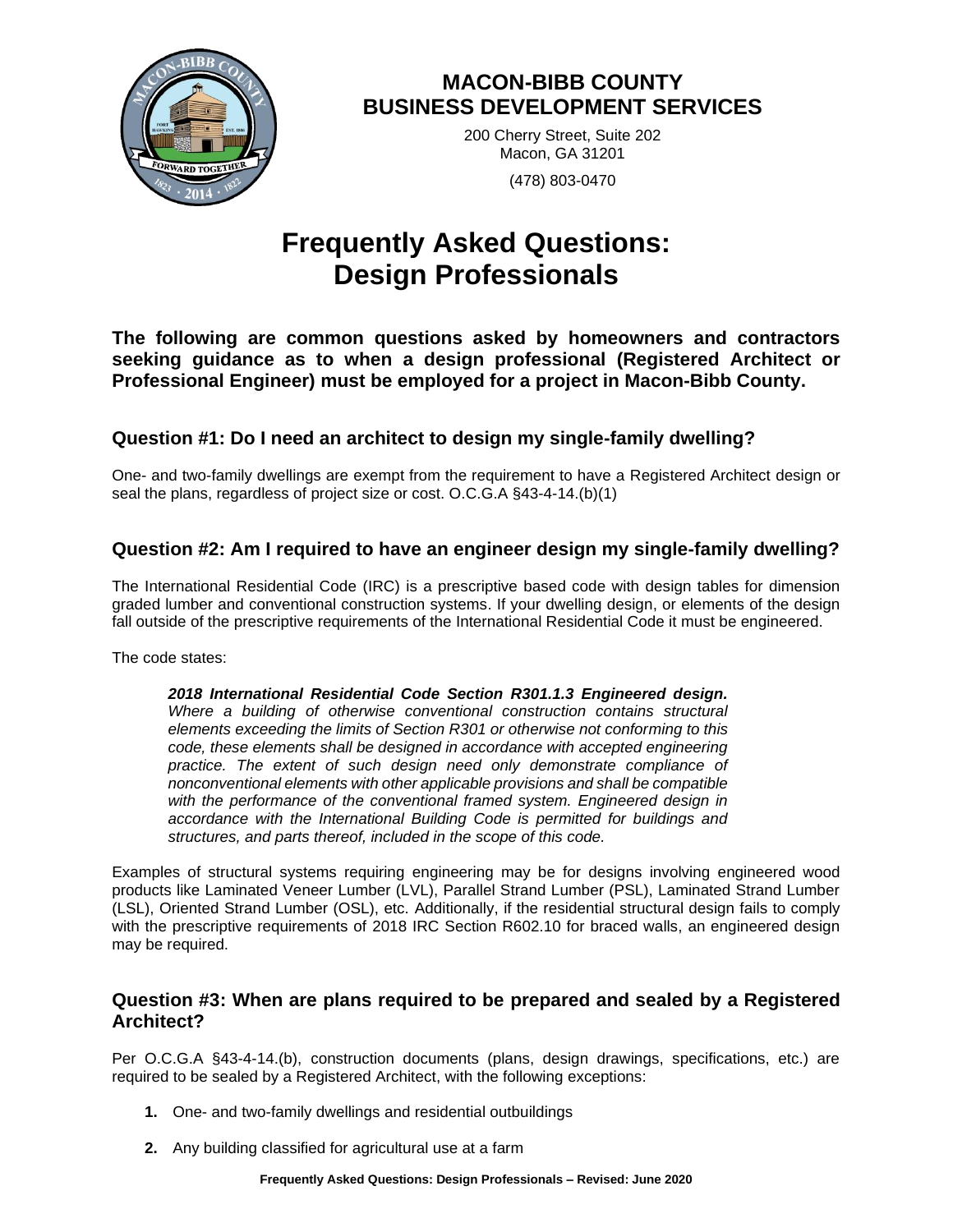**3.** Any single story building not exceeding 5,000-ft<sup>2</sup>.

This excludes:

- New or existing assembly occupancies (Group A),
- New or existing educational occupancies (Group E),
- New or existing health care occupancies (Group I or R),
- New or existing correctional or detention facilities (Group I),
- New or existing hotels (Group R),
- New or existing dormitories or lodging facilities (Group R),
- New or existing multifamily housing or apartment complexes (Group R), and
- New or existing care facilities (Group I or R)
- **4.** Pre-engineered buildings.

This excludes:

- New or existing assembly occupancies (Group A),
- New or existing educational occupancies (Group E),
- New or existing health care occupancies (Group I or R),
- New or existing correctional or detention facilities (Group I),
- New or existing hotels (Group R),
- New or existing dormitories or lodging facilities (Group R),
- New or existing multifamily housing or apartment complexes (Group R), and
- New or existing care facilities (Group I or R)
- New or existing high hazard occupancies (Group H)
- Business (Group B) or mercantile (Group M) exceeding 5,000-ft<sup>2</sup> .
- **5.** Non-structural interior renovations of an existing or planned structure that was design by a Register Architect, where the drawings and specification are prepared a Registered Interior Designer.

# **Questions #4: Can I use an Architect to perform engineering on my project?**

The State of Georgia recognizes that "(a)s part of the practice of architecture, a Registered Architect may perform such engineering work as is incidental to his or her work". (O.G.C.A. §43-4-1. (11))